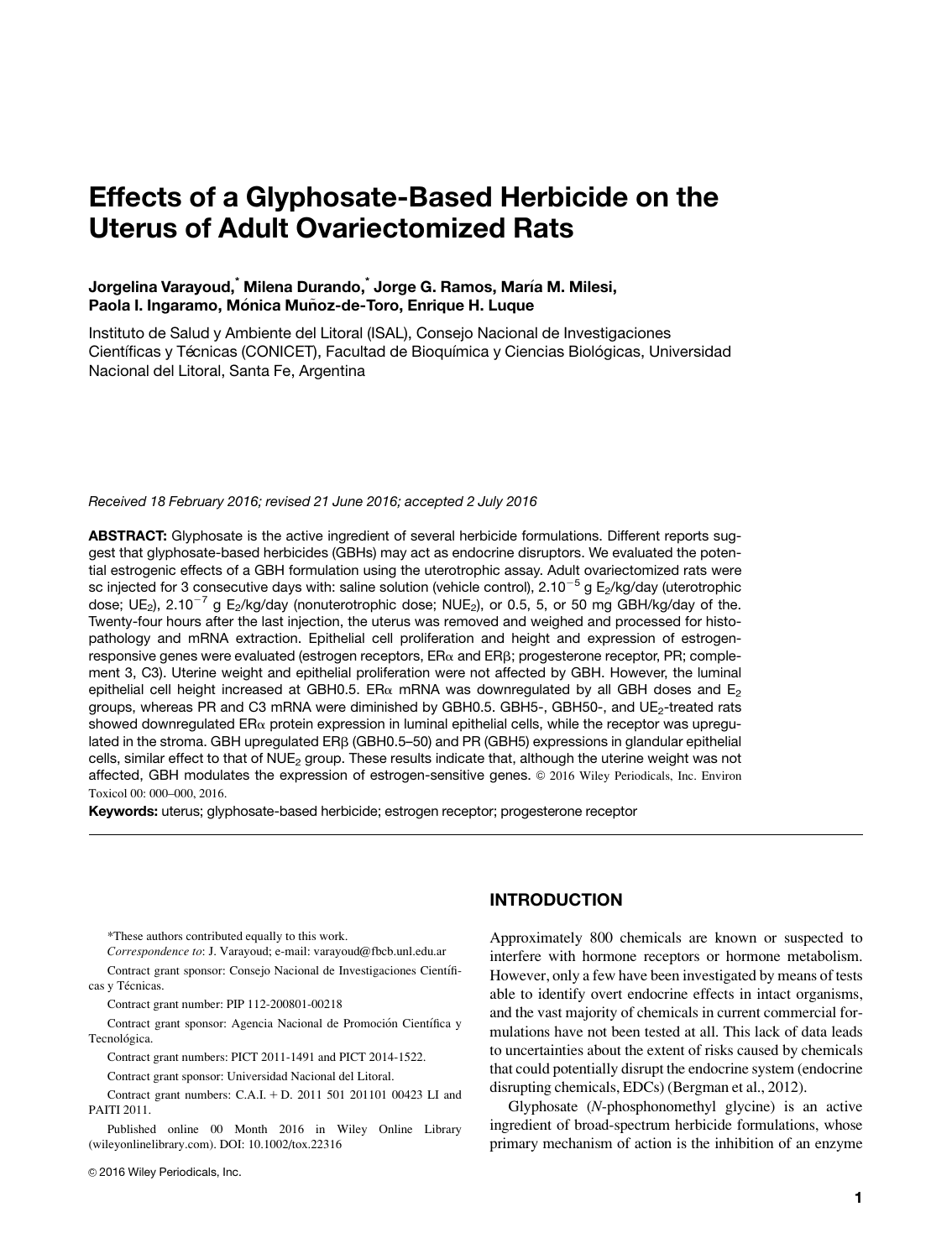#### 2 VARAYOUD ET AL.

essential for the formation of aromatic amino acids in plants (5-enolpyruvylshikimate 3-phosphate synthase) (Steinrucken and Amrhein, 1980). Glyphosate-based herbicides (GBHs) are the most heavily used herbicide in the world and its usage continues to rise. Since the late 1970s, the volume of GBHs applied has increased  $\sim$ 100-fold (Myers et al., 2016). In several countries, like in Argentina, the constant increase in transgenic glyphosate-resistant soybean single-cropping has been associated with a corresponding increase in herbicide use (Cerdeira et al., 2011). A monitoring study carried out within the main area of soybean sowing showed that the levels of glyphosate range from 0.1 to 0.7 mg/L in surface waters and 0.5 to 5 mg/kg in sediments and soil (Peruzzo et al., 2008; Aparicio et al., 2013).

The United States Environmental Protection Agency (USEPA) has determined a reference dose (RfD) of 2 mg/kg body weight/day of glyphosate based on developmental toxicity studies. The RfD was established on the basis of a nonobserved adverse effect level of 175 mg/kg/day and the application of an uncertainty factor of 100 to account for inter- and intraspecies variability (USEPA, [http://www.epa.](http://www.epa.gov/oppsrrd1/REDs/factsheets/0178fact.pdf) [gov/oppsrrd1/REDs/factsheets/0178fact.pdf](http://www.epa.gov/oppsrrd1/REDs/factsheets/0178fact.pdf)).

Several researchers have studied the endocrine disrupting effects of glyphosate in vitro using rat fresh testicular cells (Clair et al., 2012) and human cell lines (Gasnier et al., 2009; Thongprakaisang et al., 2013). Endocrine disruption was evident for testosterone synthesis (Clair et al., 2012), androgen receptor expression, and aromatase transcription and activity (Gasnier et al., 2009). Proliferative effects in hormone-dependent breast cancer cells and induction of an estrogen response element-dependent gene construct were also described (Thongprakaisang et al., 2013). Glyphosate was reported to inhibit the transcriptional activities of estrogen receptor (ER)  $\alpha$ , ER $\beta$ , and androgen receptor in human cell lines (Gasnier et al., 2009). Endocrine disrupting effects of GBHs have also been documented in vivo although limited to male rats (Dallegrave et al., 2007; Romano et al., 2012; Cassault-Meyer et al., 2014). The results suggest that perinatal exposure to glyphosate alters testicular morphology and function (Dallegrave et al., 2007; Romano et al., 2012). In addition, an acute exposure to GBH in adult rats increases aromatase levels, produces molecular changes in the bloodtestis barrier, and decreases normal sperm morphology (Cassault-Meyer et al., 2014).

Due to the limited published in vivo data on the effects of GBH on the female reproductive tract, we sought to investigate whether the estrogenic effects observed in vitro were also occurring in vivo. We used one of the most common assays, the uterotrophic assay (Kanno et al., 2003; Owens and Koëter, 2003; Gelbke et al., 2004).

We chose the adult castrated rat uterotrophic assay because of our previous experience in evaluating the estrogenic effects of endosulfan, a manufactured organochlorine pesticide (Varayoud et al., 2008). We complemented the uterotrophic assay with more sensitive estrogen-dependent endpoints such as uterine epithelial cell proliferation and morphology and hormone receptors expression both at the protein and mRNA levels.

The goal of the present study was to determine whether different doses of GBH cause changes in adult ovariectomized (OVX) rat uteri associated with an uterotrophic effect. Additional estrogen-dependent endpoints, such as luminal epithelial cell height, luminal epithelial proliferation, and estrogen-responsive genes expression, were measured to complement the uterotrophic assay.

# MATERIALS AND METHODS

# **Chemicals**

E2 was purchased from Sigma-Aldrich (Buenos Aires, Argentina). The GBH studied was a liquid water-soluble commercial formulation containing 662 mg/mL of glyphosate potassium salt as its active ingredient, coadjuvants, and inert ingredients. The solutions of GBH were prepared by the addition of appropriate volumes of saline solution.

# Animals

All procedures used in this study were approved by the Institutional Ethics Committee of the School of Biochemistry and Biological Sciences (Universidad Nacional del Litoral, Santa Fe, Argentina) and performed in accordance with the principles and procedures outlined in the Guide for the Care and Use of Laboratory Animals issued by the National Research Council of the National Academies (National Research Council of the National Academies, 2011). Sexually mature female rats (90-day old) of an inbred Wistarderived strain bred at the Instituto de Salud y Ambiente del Litoral (Santa Fe, Argentina) were used. Animals were maintained under a controlled environment ( $22 \pm 2$ °C; lights on from 06:00 to 20:00 hours) and had free access to pellet laboratory chow (Nutrición Animal, Santa Fe, Argentina) and tap water. The concentration of phytoestrogens in the diet was not evaluated; however, because feed intake was equivalent for control and experimental rats, we assumed that all animals were exposed to the same levels of phytoestrogens (see Kass et al., 2012 for more information regarding food composition). To minimize additional exposures to EDCs, rats were housed in stainless steel cages with wood bedding, and tap water was supplied *ad libitum* in glass bottles with rubber stoppers surrounded by a steel ring.

# Experimental Design

All experimental rats ( $n = 47$ , 90-day old) were OVX and then allowed to rest for 14 days. Those animals that exhibited at least 7 days of atrophic vaginal smears (Montes and Luque, 1988) were subcutaneously injected for 3 consecutive days with one of the following treatments: (a) saline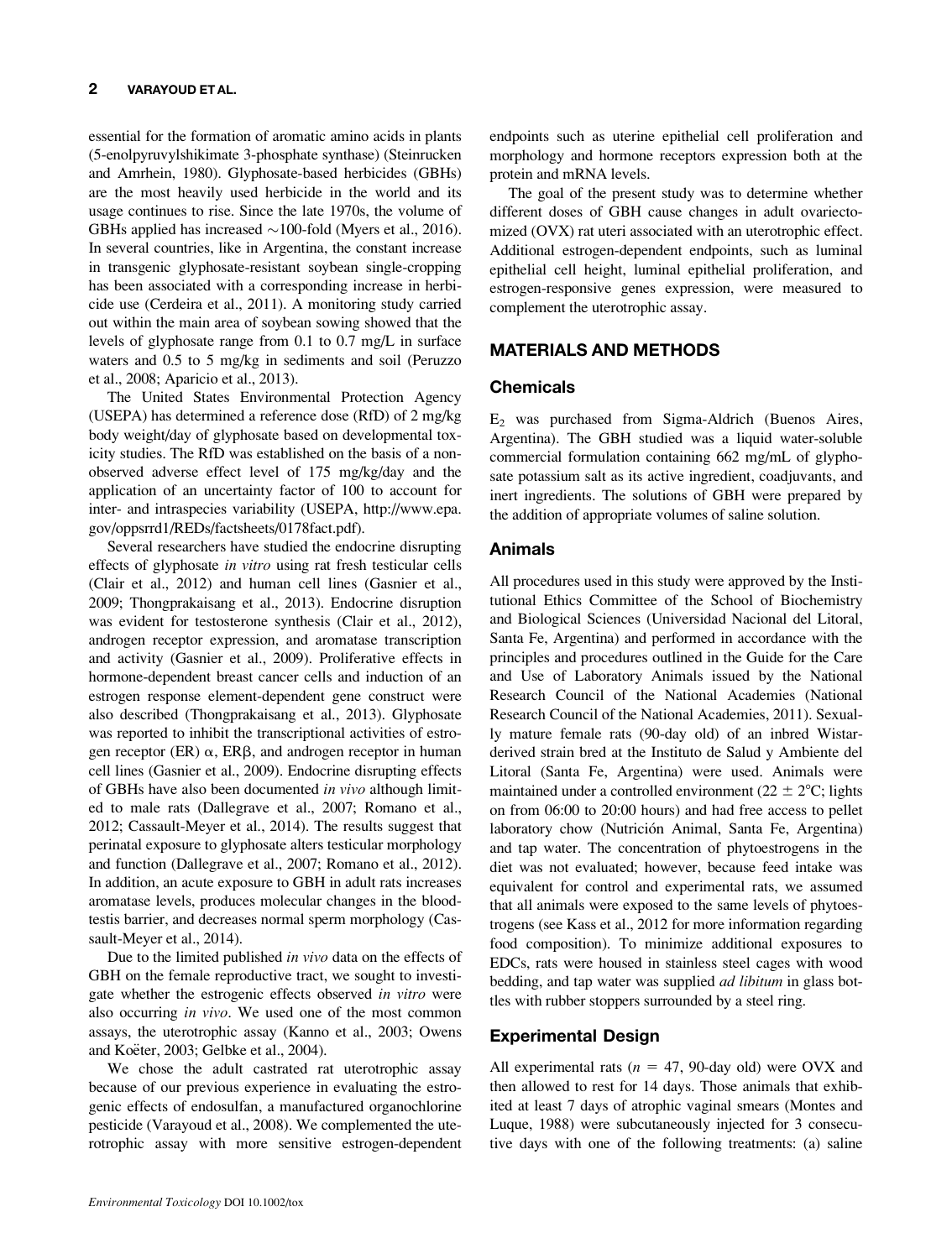| Gene                         | Primer Sequence $(5'–3')$                                        | Product<br>Size (bp) | Genbank<br>Accession No.<br>NM 012689 |
|------------------------------|------------------------------------------------------------------|----------------------|---------------------------------------|
| Estrogen receptor alfa (ERA) | Forward: ACTACCTGGAGAACGAGCCC<br>Reverse: CCTTGGCAGACTCCATGATC   | 153                  |                                       |
| Progesterone receptor (PR)   | Forward: GACCAGTCTCAACCAACTAGGC<br>Reverse: ACACCATCAGGCTCATCCAG | 137                  | L <sub>16922</sub>                    |
| Complement component 3 (C3)  | Forward: CTACCCCTTACCCCTCACTC<br>Reverse: GTCTCTTCACTCTCCAGCCG   | 169                  | NW 047936                             |
| Ribosomal protein L19 (L19)  | Forward: AGCCTGTGACTGTCCATTCC<br>Reverse: TGGCAGTACCCTTCCTCTTC   | 99                   | NM 031103                             |

TABLE I. Primers used and PCR products for gene expression analysis by qPCR

solution (control group: 100  $\mu$ L/animal;  $n = 7$ ), (b) a uterotrophic dose of 2.10<sup>-5</sup> g/kg/day of E<sub>2</sub> ( $n = 8$ ; UE<sub>2</sub> group), (c) a nonuterotrophic dose of 2.10<sup>-7</sup> g/kg/day of E<sub>2</sub> (n = 8; NUE<sub>2</sub> group), and (d) GBH diluted in saline solution ( $n = 8/$ dose): 0.5, 5, or 50 mg/kg/day (GBH0.5, GBH5, and GBH50, respectively).

All animals (7–8 rats/group) were sacrificed 24 hours after the last injection and uteri were isolated. One uterine horn from each rat was placed immediately in liquid nitrogen and stored at  $-80^{\circ}$ C for RNA extraction. The other uterine horn (1.5 cm) was weighed and then fixed by immersion in 10% formalin buffer for 6 hours at  $4^{\circ}$ C, embedded in paraffin, and used for histological studies (morphometric and immunohistochemical analysis).

#### RNA Extraction and Reverse Transcription

Each experimental group was comprised of 7–8 uterine horns. Individual uterine horns were homogenized in  $TRIzol^{\circledR}$  reagent, and total RNA was extracted following the manufacturer's protocol (Invitrogen, Carlsbad, CA). The concentration of total RNA was assessed by A260, and the sample was stored at  $-80^{\circ}$ C until needed.

Equal quantities  $(4 \mu g)$  of total RNA were reversetranscribed in three independent experiments for 90 minutes at 37°C using 200 pmol of random hexamer primers (Biodynamics, Buenos Aires, Argentina), 100 nmol deoxynucleotide triphosphates, and 300 U Moloney Murine Leukemia Virus reverse transcriptase (MMLV-RT) (Promega, Madison, WI) in a final volume of 30  $\mu$ L of 1× MMLV-RT buffer. Each reverse-transcribed product was diluted with RNase-free water to a final volume of 60  $\mu$ L.

#### Quantitative Real-Time Polymerase Chain Reaction

mRNA expression of  $ER\alpha$ , PR, and C3 was quantified by real-time RT-PCR using the Real-Time DNA Step One Cycler (Applied Biosystems, Foster City, CA). These genes were selected as classical targets of estrogen action in the OVX rat uterus (Diel et al., 2000; Varayoud et al., 2008). The ribosomal protein L19 was used to normalize RNA inputs. The gene-specific primer sequences are shown in Table I and were synthesized by Invitrogen.

For cDNA amplification,  $5 \mu L$  of cDNA was combined with a commercial pre-mix HOT FIREPol® EvaGreen® qPCR Mix Plus (Solis BioDyne, Tartu, Estonia) following the manufacturer's protocol. After initial denaturation at  $95^{\circ}$ C for 15 minutes, the reaction mixture was subjected to successive cycles of denaturation at  $95^{\circ}$ C for 15 seconds, annealing at  $60^{\circ}$ C for 15 seconds, and extension at  $72^{\circ}$ C for 15 seconds. Product purity was confirmed by dissociation curves, and random samples were subjected to agarose gel electrophoresis. Controls containing no template DNA were included in all assays and yielded no consistent amplification. The relative expression levels of each target were calculated based on the cycle threshold  $(C_T)$  method (Higuchi et al., 1993). The  $C_T$  for each sample was calculated using the Step One<sup>TM</sup> Software (Applied Biosystems) with an automatic fluorescence threshold  $(Rn)$  setting. The efficiency of the PCR reactions was assessed for each target by amplification of serial dilutions (over seven orders of magnitude) of cDNA fragments of the transcripts under analysis. Accordingly, fold expression over control values was calculated for each target by the relative standard curve methods, which is designed to analyze data from real-time PCR (PerkinElmer Applied Biosystems, available from: [http://www3.applied](http://www3.appliedbiosystems.com/cms/groups/mcb_support/documents/generaldocuments/cms_)[biosystems.com/cms/groups/mcb\\_support/documents/gener](http://www3.appliedbiosystems.com/cms/groups/mcb_support/documents/generaldocuments/cms_)[aldocuments/cms\\_](http://www3.appliedbiosystems.com/cms/groups/mcb_support/documents/generaldocuments/cms_)0409[80.pdf](http://80.pdf)). For all experimental samples, target quantity was determined from the standard curve, normalized by the quantity of the reference gene, and finally divided by the target quantity of the control sample. No significant differences in  $C_T$  values were observed for L19 between the different experimental groups.

#### Immunohistochemistry

Uterine sections  $(5 \mu m)$  thick) were deparaffinized and dehydrated in graded ethanol solutions. A standard immunohistochemical technique was used to quantify the expression of steroid receptors ( $ER\alpha$ ,  $ER\beta$ , and PR), and the proliferation index, following a previously described protocol (Varayoud et al., 2008). Steroid receptors were immunostained using a mouse antihuman  $ER\alpha$  antibody (clone 6F-11, 1:200)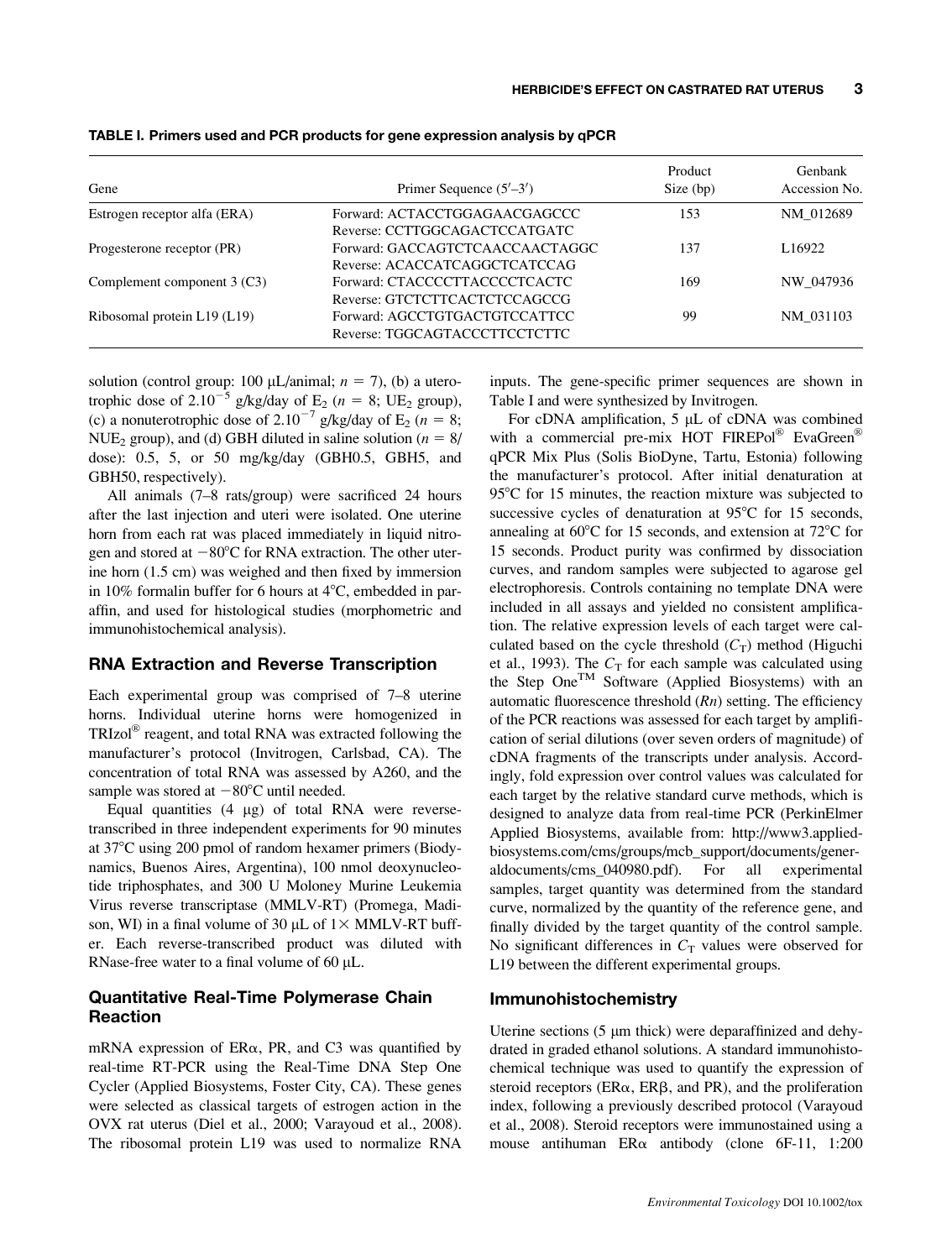#### 4 VARAYOUD ET AL.

| <b>Experimental Group</b>             | Dose                       | Uterine Wet<br>Weight (mg) | Luminal Epithelial<br>Cell Height $(\mu m)$ | Epithelial<br>Proliferation <sup>a</sup> $(\%)$ |
|---------------------------------------|----------------------------|----------------------------|---------------------------------------------|-------------------------------------------------|
| Control (vehicle)                     |                            | $25.07 \pm 1.61$           | $10.41 \pm 0.65$                            | $0.30 \pm 0.07$                                 |
| UE <sub>2</sub> (high dose of $E_2$ ) | $20 \mu$ g/kg/BW day       | $59.28 \pm 4.80*$          | $21.30 \pm 1.55^*$                          | $77.20 \pm 5.50^*$                              |
| NUE <sub>2</sub> (low dose of $E_2$ ) | $0.20 \mu g/kg/BW$ day     | $29.27 \pm 2.17$           | $10.24 \pm 0.71$                            | $0.22 \pm 0.12$                                 |
| GBH0.5                                | $0.5 \text{ mg/kg/BW}$ day | $22.18 \pm 0.71$           | $13.27 \pm 0.80^*$                          | $0.51 \pm 0.15$                                 |
| GBH5                                  | 5 mg/kg/BW day             | $21.91 \pm 1.93$           | $10.59 \pm 0.35$                            | $1.24 \pm 0.39$                                 |
| GBH50                                 | 50 mg/kg/BW day            | $24.74 \pm 3.56$           | $11.92 \pm 0.45$                            | $0.20 \pm 0.06$                                 |

TABLE II. Effect of  $E_2$  or GBH on uterine parameters of OVX adult rats

Uterine parameters were evaluated after 3 days of treatment. Values are mean  $\pm$  SEM (n = 7–8/group). UE, uterotrophic dose; NUE, nonuterotrophic dose.

<sup>a</sup>Cell proliferation was quantified in luminal epithelium.

\*Statistically significant differences with the control group ( $p < 0.05$ ).

dilution; Novocastra, Newcastle upon Tyne, UK), mouse antihuman ERB antibody (clone EMR02, 1:100 dilution; Novocastra), or rabbit antihuman PR (A/B isoforms) antibody (1:500 dilution; Dako Corporation, Carpinteria, CA). Proliferating cells were detected using a mouse antihuman proliferating cell nuclear antigen (PCNA) antibody (clone PC-101, 1:1600 dilutions; Novocastra). Antirabbit/antimouse secondary antibodies (biotin conjugated) were purchased from Sigma-Aldrich. Reactions were developed using a streptavidin–biotin peroxidase method and diaminobenzidine (Sigma-Aldrich) as a chromogen substrate. Samples incubated with anti-PCNA antibodies were counterstained with Mayer's hematoxylin (Biopur, Rosario, Argentina). Negative controls were performed by replacing the primary antibody with non-immune horse serum (Sigma-Aldrich).

## Quantification of Cell Proliferation

Tissue sections were evaluated using an Olympus BH2 microscope (illumination: 12-V halogen lamp, 100 W, equipped with a stabilized light source; Olympus, Tokyo, Japan) with the Dplan  $40\times$  objective (numerical aperture  $= 0.65$ ; Olympus). The proliferation index was obtained by considering the percentage of epithelial PCNApositive cells with a high immunostaining intensity (1000 cells were counted/tissue section and at least three sections per sample were included) (Muñoz de Toro et al., 1998).

# Quantification of Steroid Receptors by Image Analysis

The expression of  $ER\alpha$ ,  $ER\beta$ , and PR proteins in the uterine cells was evaluated by image analysis, using the Image Pro-Plus 5.0.2.9 system (Media Cybernetics, Silver Spring, MD), as previously described Ramos et al. (2002). Briefly, the images were recorded with a Spot Insight V3.5 color video camera, attached to a microscope (Olympus) and converted to a gray scale. The integrated optical density (IOD) was measured as a linear combination of the average gray intensity and the relative area occupied by the positive cells (Ramos et al., 2001, 2002). Because the IOD is a dimensionless parameter, the results were expressed as arbitrary units. The IODs of  $ER\alpha$ ,  $ER\beta$ , and PR were evaluated in the luminal and glandular epithelium of each tissue section, and in the subepithelial stroma  $(300 \text{-} \mu \text{m} \cdot \text{wide})$  area adjacent to the epithelium, from the basement membrane toward the outer layers). At least 10 fields of each histological compartment were recorded in each section, and two sections per animal were evaluated. Correction of unequal illumination (shading correction) and calibration of the measurement system were performed with a reference slide.

# Measurement of Luminal Epithelial Cell Height

Uterine epithelial cell height was measured in Mayer's hematoxylin-stained uterine sections from the apical (luminal) surface to the basement membrane, as previously described (Varayoud et al., 2008). All measurements were made in areas where luminal folds were not present, and care was taken to avoid measuring sections that were cut obliquely. To spatially calibrate the Image Pro-Plus analyzer, square grids from Neubauer's chamber images were captured as in the above-described experimental conditions.

## Data Analysis

All data were calculated as the mean  $\pm$  SEM. We performed Kruskal–Wallis analysis to obtain the overall significance (testing the hypothesis that the response was not homogeneous across treatments), and the Dunn posttest was applied to compare each experimental group against the control.  $p < 0.05$  was accepted as significant.

# RESULTS

## Uterine Wet Weight

The high dose of  $E_2$  (UE<sub>2</sub>) induced a threefold increase in the uterine wet weight compared to the vehicle control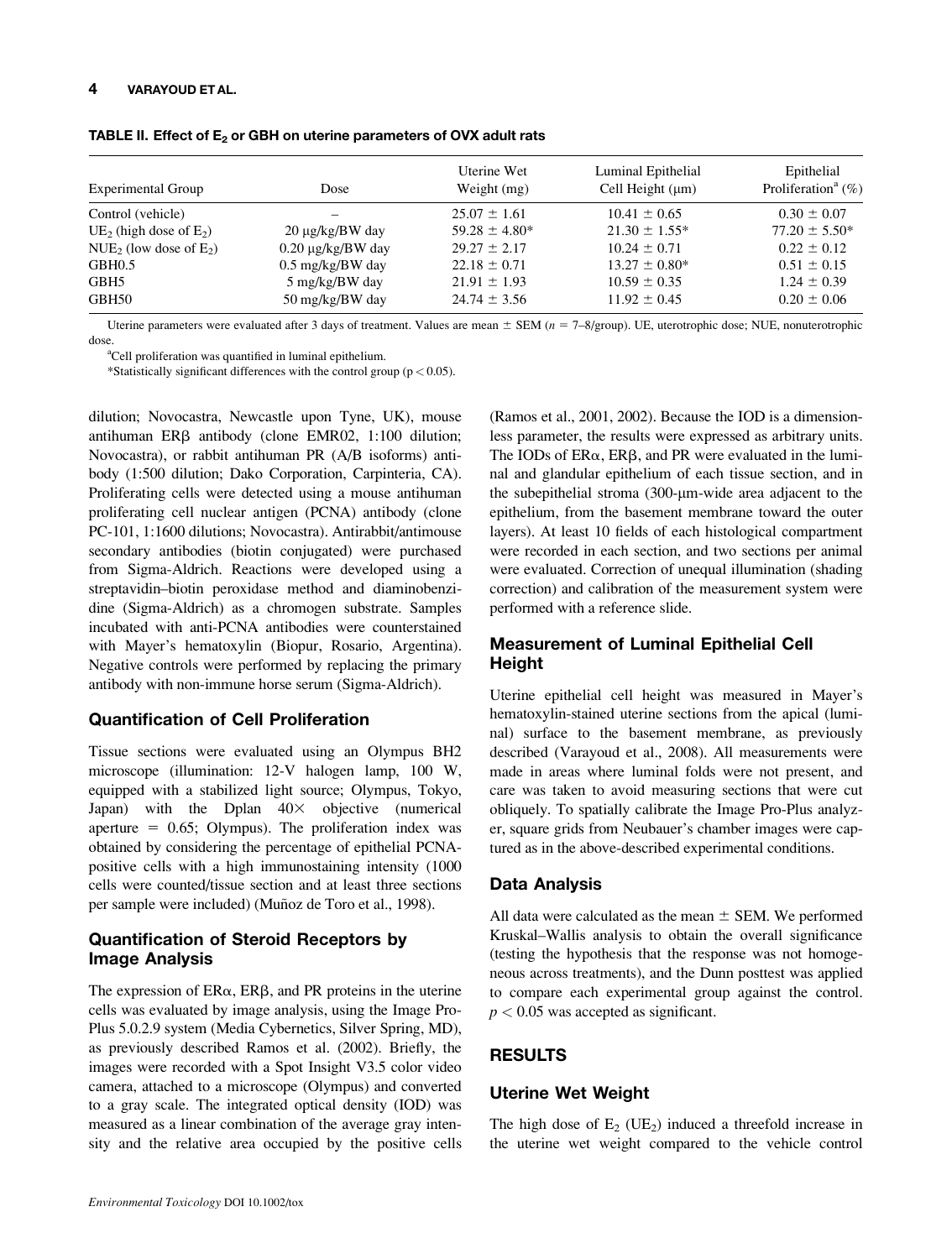

Fig. 1. (A) Quantification of  $ER_{\alpha}$  protein expression in the uterine luminal epithelium, glandular epithelium, and stroma. Data are expressed as integral optical density (IOD) as described in the "Materials and methods" section, which is measured as a linear combination between the average immunostained density and the relative area occupied by positive cells in each histological compartment. Statistical significances were tested using Kruskal–Wallis analysis and the Dunn posttest. Each column represents the mean  $\pm$  SEM of 7–8 rats/group;  $p > 0.05$ . Representative photomicrographs of immunohistochemical detection of uterine ER $\alpha$  in adult OVX rats treated with vehicle (control) (B), UE<sub>2</sub> (uterotrophic dose) (C), NUE<sub>2</sub> (nonuterotrophic dose) (D), or GBH (E). Control rats showed a highly constitutive expression of  $ER_{\alpha}$  both in the luminal and the glandular epithelium (B); in contrast, UE<sub>2</sub>-treated rats showed a downregulation of  $ER_{\alpha}$  protein in epithelial cells (luminal and glandular) and an upregulation in the stroma (C);  $ER\alpha$  protein expression in uterine sections of NUE<sub>2</sub>-treated rats (D) was not different from control; GBH (E) exhibited ER $\alpha$ downregulation in the luminal epithelium. Immunostaining reactions were developed using DAB as chromogen substrate. Scale bar:  $50 \mu m$ .

 $(p < 0.05)$ . Neither the low dose of  $E_2$  (NUE<sub>2</sub>) nor the three doses of a GBH (GBH0.5, GBH5, and GBH50) showed statistically significant difference in uterine wet weight with the vehicle control (Table II).

# Luminal Epithelial Cell Height and Luminal Epithelial Proliferation

The luminal epithelial cell height (LECH) increased almost twofold in the  $UE<sub>2</sub>$ -treated animals compared to controls  $(p < 0.001$ , Table II). A significant increase in LECH was seen in the GBH0.5 compared to vehicle group ( $p < 0.05$ ), although this effect was less than twofold. The  $NUE<sub>2</sub>$ , GBH5, and GBH50 groups did not show differences in LECH compared to vehicle group (Table II).

PCNA immunostaining was used to assess the percentage of proliferating luminal epithelial cells (Table II). Vehicle control animals showed a low proliferative activity  $(0.30 \pm 0.07\%)$ , whereas UE<sub>2</sub>-treated rats showed a significant increase in the proliferative activity of luminal epithelial cells (77.20  $\pm$  5.50%). The expression of PCNA protein in the  $NUE_{2}$ - and GBH-treated animals did not differ from that in vehicle control animals.

## Steroid Receptor Protein Expression in Uterine Compartments

Changes in the expression of  $ER\alpha$ ,  $ER\beta$ , and PR proteins were observed in all GBH-treated animals and both estrogen-treated groups. Differences in the intensity of protein expression and tissue compartment (i.e., epithelium and stroma) localization were observed between groups. The highest  $ER\alpha$  expression was found in uterine luminal and glandular epithelial cells of vehicle control animals (Fig. 1). ER $\alpha$  immunostaining was significantly decreased ( $p < 0.05$ ) in luminal epithelium after treatment with  $UE<sub>2</sub>$ , GBH5, and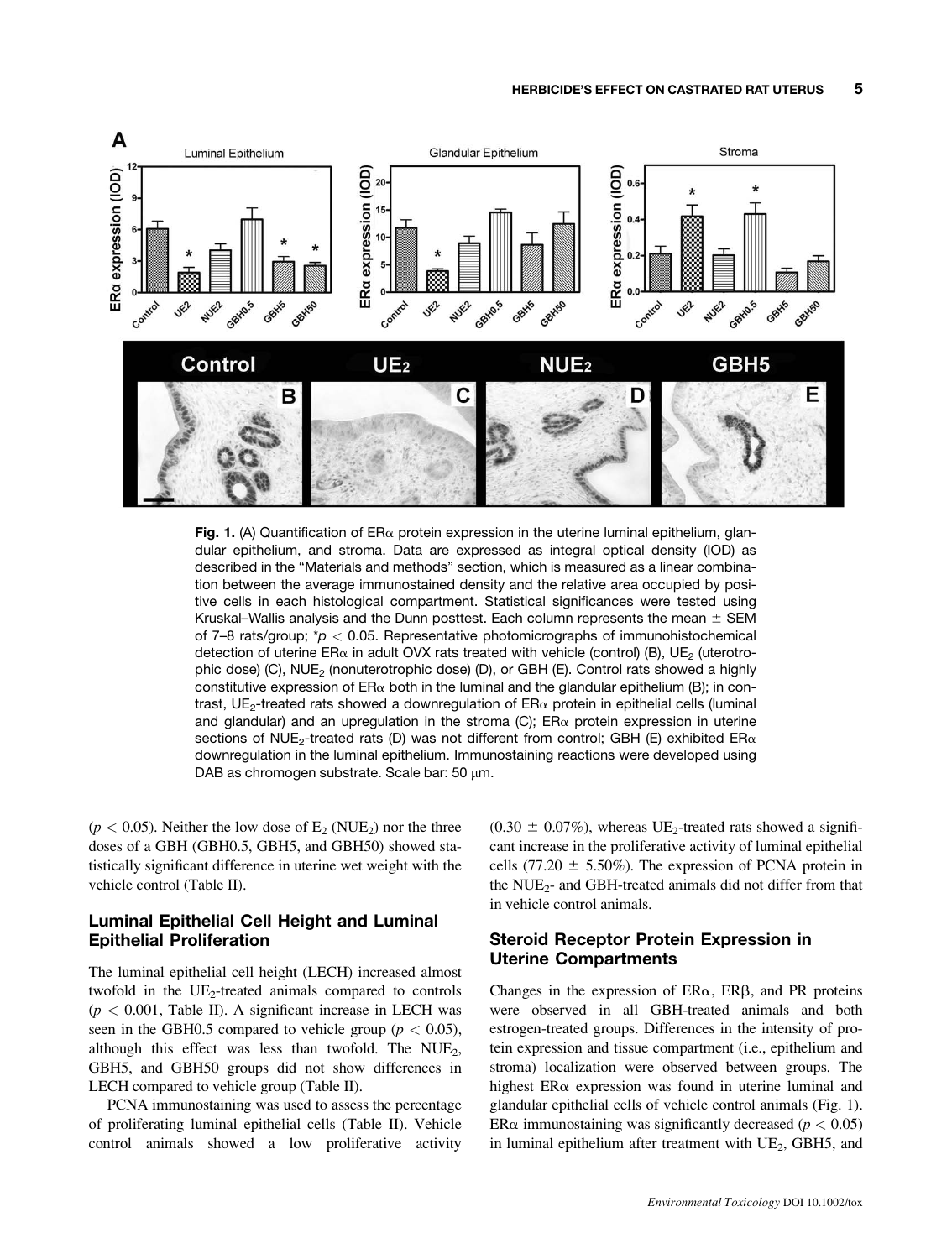

Fig. 2. (A) Quantification of ER $\beta$  protein expression in the uterine luminal epithelium, glandular epithelium and stroma. Data are expressed as IOD. Statistical significances were tested using Kruskal–Wallis analysis and the Dunn posttest. Each column represents the mean  $\pm$  SEM of 7–8 rats/group; \*p < 0.05; \*\*p < 0.01. Representative photomicrographs of immunohistochemical detection of uterine ERB in adult OVX rats treated with vehicle (control) (B), UE<sub>2</sub> (uterotrophic dose) (C), NUE<sub>2</sub> (nonuterotrophic dose) (D), or GBH (E). Expression of ER $\beta$  protein was downregulated by UE<sub>2</sub> treatment both in the luminal epithelium and stroma (C); in contrast,  $NUE<sub>2</sub>$  treatment increased ER $\beta$  expression in the glandular epithelium (D). This induction in ERB was also observed with GBH (E) treatment. Immunostaining reactions were developed using DAB as chromogen substrate. Scale bar:  $50 \mu m$ .

GBH50 (Fig. 1). In contrast, none of the GBH doses significantly reduce  $ER\alpha$  expression in glandular epithelial cells while UE<sub>2</sub> treatment did significantly reduce it ( $p < 0.05$ ). In the uterine stromal compartment,  $ER\alpha$  expression was induced in the UE<sub>2</sub> and GBH0.5 groups ( $p < 0.05$ , Fig. 1).

High expression of  $ER\beta$  was observed in luminal and glandular epithelial cells of controls animals, whereas the stromal cells showed a low expression (Fig. 2).  $UE<sub>2</sub>$  treatment elicited a downregulation of  $ER\beta$  protein in the luminal epithelium and the stroma ( $p < 0.05$ ). In contrast, the  $NUE<sub>2</sub>$  group showed an increased expression of  $ER\beta$  in epithelial cells, with statistical differences specifically in the glandular compartment (Fig. 2). GBH showed a similar effect to  $NUE<sub>2</sub>$  group, increasing the expression of  $ER\beta$  in the glandular epithelium in GBH0.5- and GBH50-treated animals (Fig. 2).

PR expression was strongly induced in the stroma of  $UE<sub>2</sub>$ -treated animals, this contrasted with a downregulation in the luminal and glandular epithelial cells ( $p < 0.05$ , Fig. 3). In  $NUE<sub>2</sub>$ -treated animals, PR expression was significantly increased in glandular epithelial cells, without changes in the luminal epithelium and stroma ( $p < 0.05$ , Fig. 3). Only GBH5 group showed an increased in PR expression and it was located in the glandular cells ( $p < 0.05$  Fig. 3), this is similar to the  $NUE<sub>2</sub>$  group.

#### Regulation of Estrogen-Responsive Genes

Relative changes in uterine gene expression were determined using real-time RT-PCR analysis. L19 was selected as internal control since RNA concentrations were similar across groups. Treatment with all doses of GBH and  $E_2$  led to a downregulation of  $ER\alpha$  mRNA (Fig. 4). The expression of C3 mRNA was enhanced by the high  $E_2$  dose (UE<sub>2</sub> group). The administration of GBH0.5 decreased C3 mRNA expression, whereas  $NUE<sub>2</sub>$ , GBH5, and GBH50 showed no changes in C3 mRNA expression compared to control. The expression of PR mRNA in the uterus was slightly induced by the high dose of  $E_2$ . A significant decrease in PR mRNA expression was observed in the GBH0.5 group, although no changes were observed in other GBH treated groups (Fig. 4).

### **DISCUSSION**

EDCs have been shown to cause adverse effects in a broad spectrum of organs, biological systems, and endpoints at a wide range of concentrations or doses (vom Saal and Welshons, 2006; Welshons et al., 2006). Here, we show that GBH did not increase the wet weight of the uterus but it did alter estrogen-dependent gene and protein expression. These changes were not dose dependent and vary based on the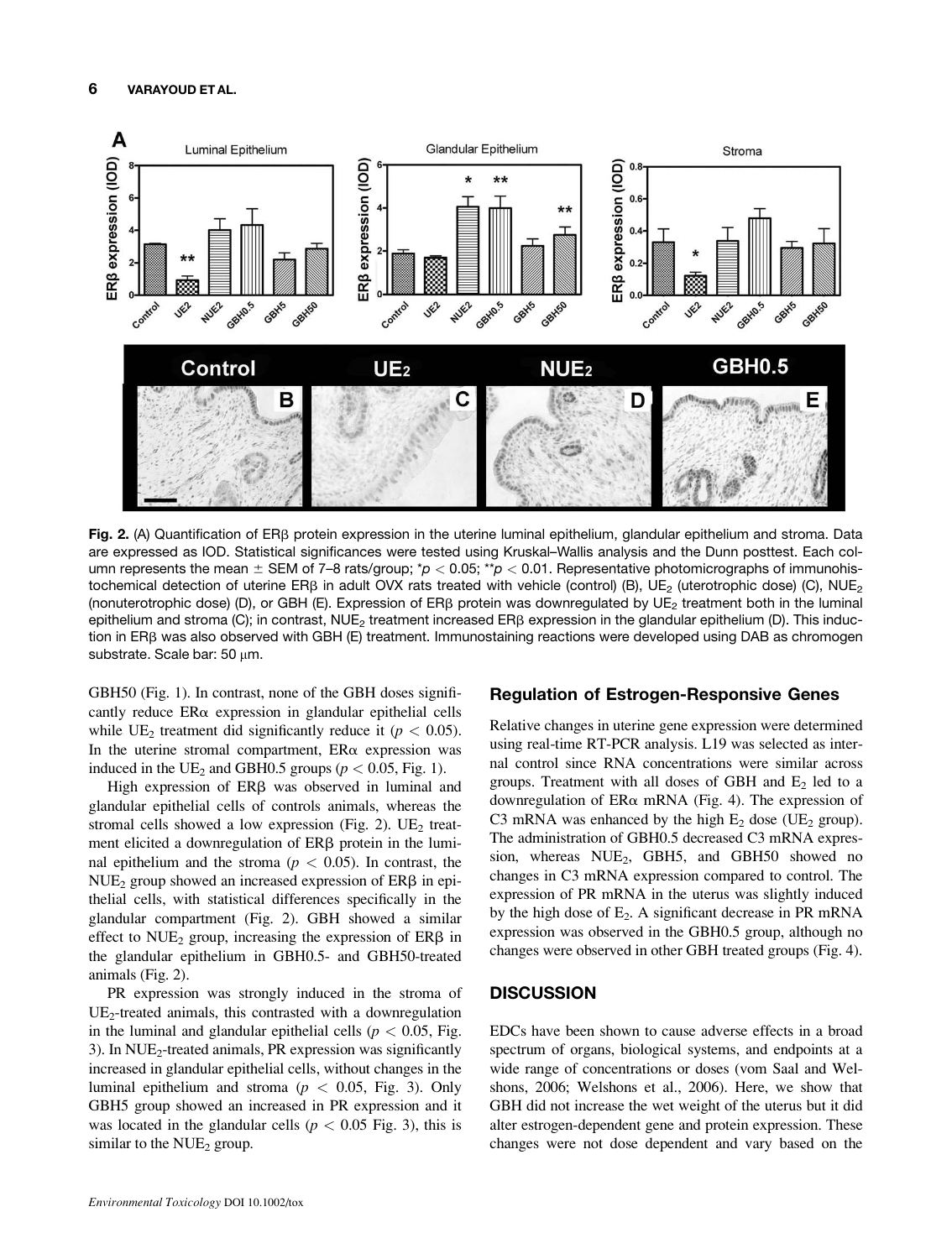

Fig. 3. (A) Quantification of PR protein expression in the uterine luminal epithelium, glandular epithelium, and stroma. Data are expressed as IOD. Statistical significances were tested using Kruskal–Wallis analysis and the Dunn posttest. Each column represents the mean  $\pm$  SEM of 7–8 rats/group; \*p < 0.05; \*\*p < 0.01. Representative photomicrographs of immunohistochemical detection of uterine PR in adult OVX rats treated with vehicle (control) (B),  $UE_2$  (uterotrophic dose) (C),  $NUE_2$ (nonuterotrophic dose) (D), or GBH (E). PR protein was strongly induced in the stroma of UE2-treated rats while the luminal and glandular epithelium showed a clear downregulation compared to controls (B vs. C). The NUE<sub>2</sub> (D) and GBH (E) groups showed a significant increase in PR in glandular epithelial cells. Immunostaining reactions were developed using DAB as chromogen substrate. Scale bar: 50  $\mu$ m.

uterine compartment (i.e., luminal epithelium, glandular epithelium, and stroma).

The uterotrophic assay is a classical in vivo test to evaluate estrogenic activity at a level of organization that includes the whole organ. The evaluation of morphological and molecular changes in combination with increased uterine weight response provides additional information regarding the molecular mechanisms of the action of the EDCs. However, the sensitivity of the uterotrophic assay has been questioned (Diel et al., 2000; Newbold et al., 2001) since the assay has been shown to be negative for several well-known estrogen-mimics including bisphenol A, genistein, endosulfan, and kepone (Newbold et al., 2001; Moller et al., 2010). Limiting the assessment of a potential EDC to solely the uterotrophic response could result therefore in a potential falsenegative result. On the contrary, complementing the assay with histopathological evaluation and molecular targets offers the opportunity to increase the likelihood of identifying estrogenic effects that could have been missed.

Although GBH did not produce a positive uterotrophic assay, the lowest dose of GBH increased the height of luminal epithelial cells which is a well-recognized morphological estrogenic uterine response (Padilla-Banks et al., 2001). This result has an important relevance due to the stimulation of the uterine luminal epithelium height that has been associated with uterine disorders, such as endometriosis and endometrial carcinoma (van Leeuwen et al., 1994).

Additionally, we found that GBH is able to modulate uterine estrogen-sensitive genes at the mRNA and protein levels (molecular changes). To our knowledge, this is the first study to show that GBH is able to regulate in vivo  $ER\alpha$ ,  $ER\beta$ , and PR expression in the rat uterus. The main changes were observed at protein level, a physiological endpoint to evaluate endocrine disruption effects on estrogen-sensitive genes (Diel et al., 2000). The uterus is the primary target organ for estrogen, which exerts its effects via two main classical ER isoforms:  $ER\alpha$  and  $ER\beta$ . The  $ER\alpha$  is the most studied, and its role is more extensive evaluated. The expression of  $ER\alpha$  in luminal uterine epithelium is a useful tool to assess estrogenic activity (Nephew et al., 2000). In the case of  $ER\beta$ , it has been proposed with a protective role from the undesired effects induce through  $ER\alpha$ . Almost all benign and malignant endometrial proliferative diseases show changes in the  $ER\beta$  expression (Nakajima et al., 2015), highlighting its protective role.

At protein level, we evaluated  $ER\alpha$ ,  $ER\beta$ , and PR in different uterine compartments. We demonstrated that GBH (5 and 50) downregulated the  $ER\alpha$  expression in luminal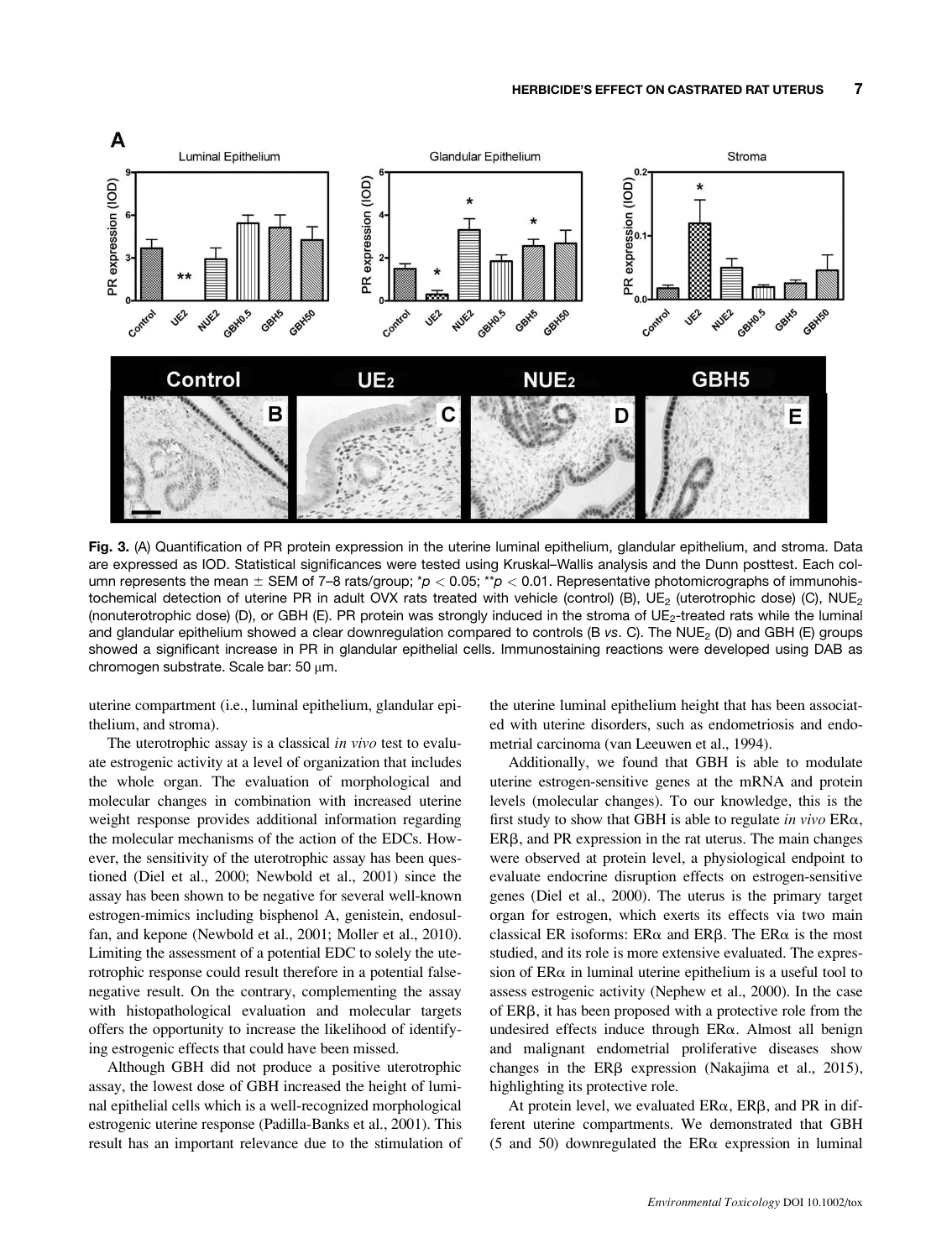

Fig. 4. Real-time RT-PCR analysis was done to determine uterine expression levels of C3 (a), PR (b), and  $ER_{\alpha}$  (c) after treatment. The vertical axis corresponds to the relative mRNA level of each target gene normalized to L19 expression. The mRNA level of the control group is expressed as 1. Statistical significances were tested using Kruskal–Wallis analysis and the Dunn posttest. Values are showed as mean  $\pm$  SEM (7–8 rats/group) and significant effects are depicted with asterisks ( $p < 0.05$ ; \*\* $p < 0.01$ ).

epithelial cells, but GBH0.5 upregulated the  $ER\alpha$  expression in the stroma. These changes are in agreement with those induced by the UE<sub>2</sub> dose. Regarding effect of GBH on  $ER\alpha$ expression in luminal epithelial cells, similar results were reported when genistein and DES were used (Newbold et al., 2004; Diel et al., 2006). Regarding ERB, GBH increased its expression in glandular epithelial cells. Our results indicate that in vivo treatment with GBH affects the expression of uterine  $ER\alpha$  and  $ER\beta$  in a different manner, and results are affected by the dose of GBH and the uterine cell type studied. Using in vitro systems two studies have demonstrated that ERs are targets of the herbicide (glyphosate or GBH); nevertheless, different responses were detected between them (Gasnier et al., 2009; Thongprakaisang et al., 2013). Thongprakaisang et al. (2013) showed that GBH affects ER expression in mammary cells, producing an induction of  $ER\alpha$  and  $ER\beta$  in the human T47D hormone-dependent breast cancer cell line. They also found that patterns of  $ER\alpha$  and  $ER\beta$  induction by glyphosate were different, characterized by a quick activation of  $ER\beta$ , and a slower but prolonged induction of  $ER\alpha$ . The authors hypothesized that glyphosate may behave like a weak xenoestrogen and may activate both ER subtypes but with a different time course (Thongprakaisang et al., 2013). Gasnier et al. (2009) showed inhibition of the transcription activities of  $ER\alpha$  and  $ER\beta$  in HepG2 cells by a GBH formulation. Keeping in mind that both ERs are fundamental for a normal uterine function and that  $ER\alpha$  deregulation has been associated with uterine disorders (endometriosis or endometrial carcinoma) (van Leeuwen et al., 1994); more studies are needed to assess whether GBH exposure could have a negative impact on reproductive performance or a higher predisposition to those pathologies. PR is a nuclear receptor for progesterone, a classical estrogen-regulated protein, and a transcription factor. In this study, we found that GBH5 causes an increase in PR expression in the uterine glandular compartment. A similar change was observed in the  $NUE<sub>2</sub>$  group. Previously, studies of neonatal exposure to other EDCs, such as, DES, BPA, and endosulfan, have shown effects on uterine PR expression during postnatal development with consequences in the adulthood (Varayoud et al., 2011; Milesi et al., 2012, 2015). Based on our results, we suggest that GBH effects on glandular PR expression could affect the normal uterine development and the uterine functional differentiation, which could potentially affect fertility.

At mRNA level,  $ER\alpha$  showed a downregulation with both  $E_2$  treatments (UE<sub>2</sub> and NUE<sub>2</sub>) and with all GBH doses. The studies conducted both in OVX and in immature animals demonstrate that estrogens and antiestrogens downregulate  $ER\alpha$  in the uterus (Medlock et al., 1992; Branham et al., 1996; Wang et al., 1999; Diel et al., 2000; Kummer et al., 2007). Therefore, this parameter might reflect both estrogenic and antiestrogenic effects and should be interpreted with caution. Downregulation of  $ER\alpha$  might reflect different modes of action: degradation of  $ER\alpha$  upon binding of both estrogens and antiestrogens (Nawaz et al., 1999) or activation of molecules that could promote  $ER\alpha$  degradation, possibly through its E3 ubiquitin ligase activity (Ohtake et al., 2007). A downregulation of PR and C3 mRNA was detected with GBH0.5, a result that correlates with previous results (Diel et al., 2002). It has been suggested that an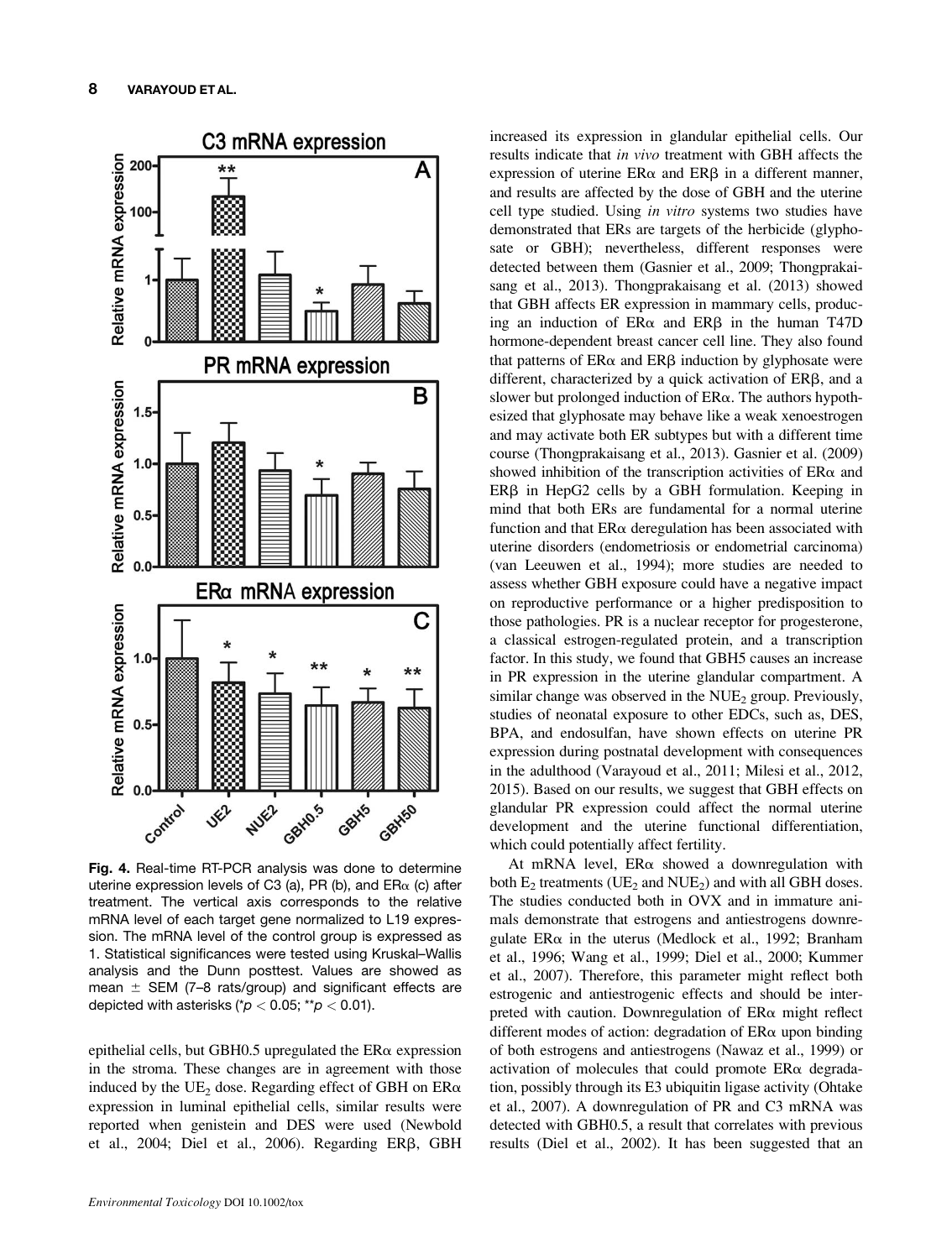induction of PR and C3 mRNA may be the result of an estrogenic classical response (Diel et al., 2002). Similar to GBH, a downregulation of PR mRNA was also observed following administration of BPA and DDT and has been described as response to its own ligand, to pure antiestrogens and to androgens (Diel et al., 2000). In relation to C3 uterine expression, other EDCs have shown estrogenic actions without modifications in C3 expression (i.e., endosulfan and kepone) (Newbold et al., 2001). The results described here regarding different changes at mRNA level of estrogenrelated genes might indicate that GBH could act as an endocrine disruptor, with potentially more than one mechanism of action. Future in vivo studies comparing GBH with hormones (androgen, progesterone, and antiestrogen) could help determining the mechanisms of action of the herbicide formulation on the uterus.

Since we have used an OVX rat model, we do not know if neonatal GBH exposure could produce alterations in different physiological reproductive situations (i.e., estrus cycles, pregnancy, and aging). However, since  $ER\alpha$ ,  $ER\beta$ , and PR are crucial molecules in the endocrine control of many reproductive organs and GBH is widely disseminated in the environment, our present results stress the significance to perform in vivo experiments to investigate the effects of low doses of GBH in the development and function of the female reproductive tract.

There is a growing evidence to indicate that the guiding principle of traditional toxicology that "the dose makes the poison" may not always be the case because some EDCs do not induce the classical dose–response relationships (Schulte-Oehlmann et al., 2006; Vandenberg et al., 2012). In addition, it has been emphasized that when nonmonotonic dose–response curves (NMDRCs) occur, the effects of low doses cannot be predicted by the effects observed at high doses (Vandenberg et al., 2012). NMDRCs are often Ushaped (with maximal responses of the measured endpoint observed at low and high doses) or inverted U-shaped (with maximal responses observed at intermediate doses). Nonmonotonicity is not synomymous with low dose, because there are low-dose effects that follow monotonic dose-response curves. Thus, it is not required that a study include doses that span from the true low-dose range to the high toxicological range to detect nonmonotonicity. The consequence of NMDRCs for toxicity testing is that a safe dose determined from high doses does not guarantee safety at lower, untested doses that may be closer to current human exposures. In future studies, the evaluation of other doses of GBH may define if GBH follows a NMDRC pattern. Taking into account these concepts, we and others propose that fundamental changes in chemical testing and safety determination are needed to protect human health (Vandenberg et al., 2012).

#### Declaration of Interest

The authors declare that there is no conflict of interest that could be perceived as prejudicing the impartiality of the research reported.

### **REFERENCES**

- Aparicio VC, De Geronimo E, Marino D, Primost J, Carriquiriborde P, Costa JL. 2013. Environmental fate of glyphosate and aminomethylphosphonic acid in surface waters and soil of agricultural basins. Chemosphere 93:1866–1873.
- Bergman A, Heindel JJ, Jobling S, Kidd KA, Zoeller RT. 2012. State of the Science of Endocrine Disrupting Chemicals 2012. [http://www.unep.org/pdf/WHO\\_HSE\\_PHE\\_IHE\\_2013.1\\_eng.](http://www.unep.org/pdf/WHO_HSE_PHE_IHE_2013.1_eng.pdf) [pdf.](http://www.unep.org/pdf/WHO_HSE_PHE_IHE_2013.1_eng.pdf) Accessed 3 February 2016.
- Branham WS, Fishman R, Streck RD, Medlock KL, De George JJ, Sheehan DM. 1996. ICI 182,780 inhibits endogenous estrogen-dependent rat uterine growth and tamoxifen-induced developmental toxicity. Biol Reprod 54:160–167.
- Cassault-Meyer E, Gress S, Seralini GE, Galeraud-Denis I. 2014. An acute exposure to glyphosate-based herbicide alters aromatase levels in testis and sperm nuclear quality. Environ Toxicol Pharmacol 38:131–140.
- Cerdeira AL, Gazziero DL, Duke SO, Matallo MB. 2011. Agricultural impacts of glyphosate-resistant soybean cultivation in South America. J Agric Food Chem 59:5799–5807.
- Clair E, Mesnage R, Travert C, Seralini GE. 2012. A glyphosatebased herbicide induces necrosis and apoptosis in mature rat testicular cells in vitro, and testosterone decrease at lower levels. Toxicol In Vitro 26:269–279.
- Dallegrave E, Mantese FD, Oliveira RT, Andrade AJ, Dalsenter PR, Langeloh A. 2007. Pre- and postnatal toxicity of the commercial glyphosate formulation in Wistar rats. Arch Toxicol 81: 665–673.
- Diel P, Hertrampf T, Seibel J, Laudenbach-Leschowsky U, Kolba S, Vollmer G. 2006. Combinatorial effects of the phytoestrogen genistein and of estradiol in uterus and liver of female Wistar rats. J Steroid Biochem Mol Biol 102:60–70.
- Diel P, Schmidt S, Vollmer G. 2002. In vivo test systems for the quantitative and qualitative analysis of the biological activity of phytoestrogens. J Chromatogr B: Analyt Technol Biomed Life Sci 777:191–202.
- Diel P, Schulz T, Smolnikar K, Strunck E, Vollmer G, Michna H. 2000. Ability of xeno- and phytoestrogens to modulate expression of estrogen-sensitive genes in rat uterus: Estrogenicity profiles and uterotropic activity. J Steroid Biochem Mol Biol 73:1–10.
- Gasnier C, Dumont C, Benachour N, Clair E, Chagnon MC, Seralini GE. 2009. Glyphosate-based herbicides are toxic and endocrine disruptors in human cell lines. Toxicology 262:184–191.
- Gelbke HP, Kayser M, Poole A. 2004. OECD test strategies and methods for endocrine disruptors. Toxicology 205:17–25.
- Higuchi R, Fockler C, Dollinger G, Watson R. 1993. Kinetic PCR analysis: Real-time monitoring of DNA amplification reactions. Biotechnology 11:1026–1030.

We are grateful to Mr. Juan Grant and Mr. Juan C. Villarreal for technical assistance and animal care.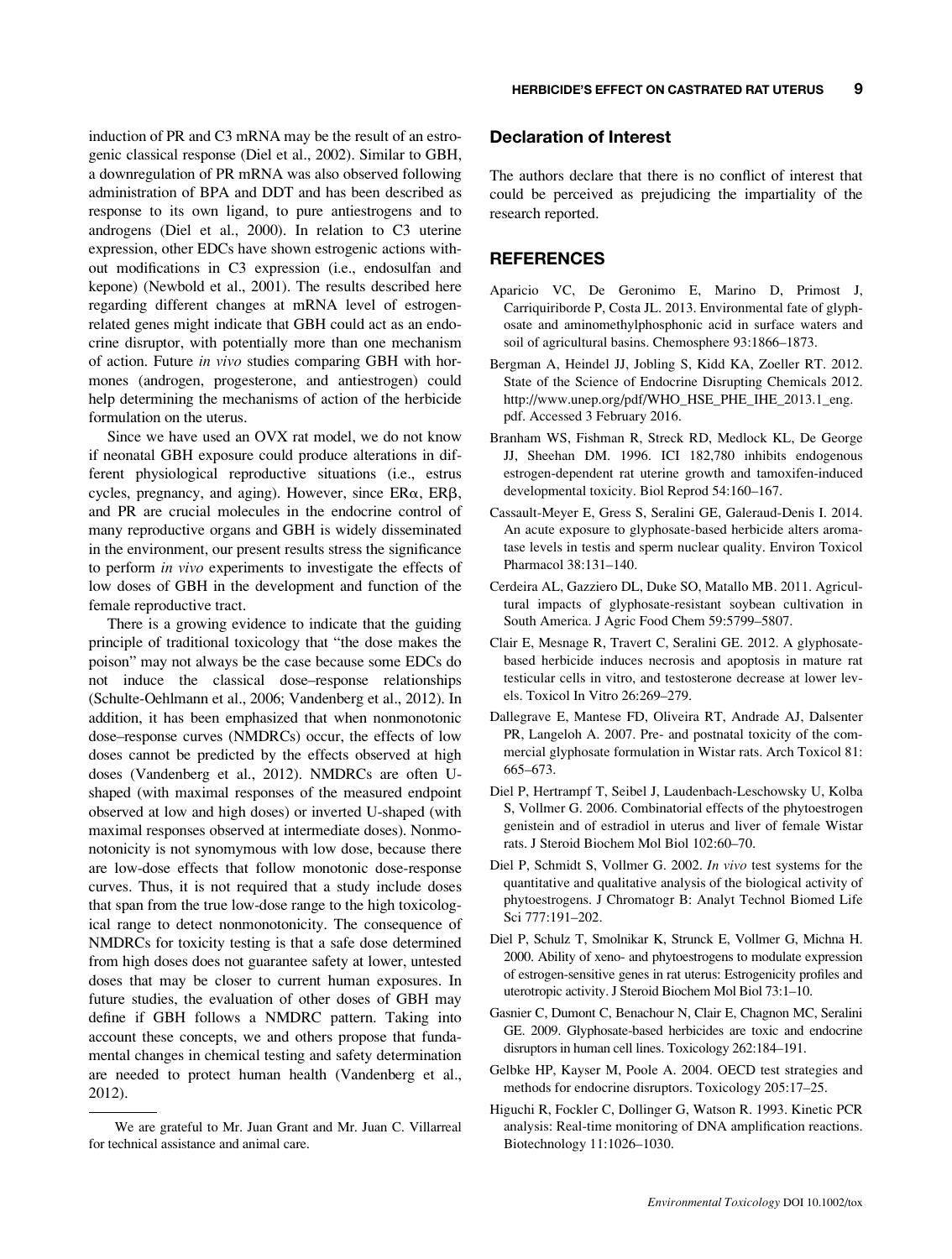#### 10 VARAYOUD ET AL.

- Kanno J, Onyon L, Peddada S, Ashby J, Jacob E, Owens W. 2003. The OECD program to validate the rat uterotrophic bioassay. Phase 2: Coded single-dose studies. Environ Health Perspect 111:1550–1558.
- Kass L, Altamirano GA, Bosquiazzo VL, Luque EH, Munoz-de-Toro M. 2012. Perinatal exposure to xenoestrogens impairs mammary gland differentiation and modifies milk composition in Wistar rats. Reprod Toxicol 33:390–400.
- Kummer V, Maskova J, Zraly Z, Matiasovic J, Faldyna M. 2007. Effect of postnatal exposure to benzo[a]pyrene on the uterus of immature rats. Exp Toxicol Pathol 59:69–76.
- Medlock KL, Branham WS, Sheehan DM. 1992. Long-term effects of postnatal exposure to diethylstilbestrol on uterine estrogen receptor and growth. J Steroid Biochem Mol Biol 42: 23–28.
- Milesi MM, Alarcon R, Ramos JG, Munoz-de-Toro M, Luque EH, Varayoud J. 2015. Neonatal exposure to low doses of endosulfan induces implantation failure and disrupts uterine functional differentiation at the pre-implantation period in rats. Mol Cell Endocrinol 401:248–259.
- Milesi MM, Varayoud J, Bosquiazzo VL, Munoz-de-Toro M, Luque EH. 2012. Neonatal exposure to low doses of endosulfan disrupts the expression of proteins regulating uterine development and differentiation. Reprod Toxicol 33:85–93.
- Moller FJ, Diel P, Zierau O, Hertrampf T, Maass J, Vollmer G. 2010. Long-term dietary isoflavone exposure enhances estrogen sensitivity of rat uterine responsiveness mediated through estrogen receptor alpha. Toxicol Lett 196:142–153.
- Montes GS, Luque EH. 1988. Effects of ovarian steroids on vaginal smears in the rat. Acta Anat 133:192–199.
- Muñoz de Toro MM, Maffini MV, Kass L, Luque EH. 1998. Proliferative activity and steroid hormone receptor status in male breast carcinoma. J Steroid Biochem Mol Biol 67:333–339.
- Myers JP, Antoniou MN, Blumberg B, Carroll L, Colborn T, Everett LG, Hansen M, Landrigan PJ, Lanphear BP, Mesnage R, Vandenberg LN, Vom Saal FS, Welshons WV, Benbrook CM. 2016. Concerns over use of glyphosate-based herbicides and risks associated with exposures: A consensus statement. Environ Health 15:19.
- Nakajima T, Tanimoto Y, Tanaka M, Chambon P, Watanabe H, Iguchi T, Sato T. 2015. Neonatal estrogen receptor beta Is important in the permanent inhibition of epithelial cell proliferation in the mouse uterus. Endocrinology 156:3317– 3328.
- National Research Council of the National Academies. 2011. Guide for the Care and Use of Laboratory Animals, 8th ed. US: National Academies Press[. https://grants.nih.gov/grants/olaw/](http:// https://grants.nih.gov/grants/olaw/Guide-for-the-Care-and-use-of-laboratory-animals.pdf) [Guide-for-the-Care-and-use-of-laboratory-animals.pdf](http:// https://grants.nih.gov/grants/olaw/Guide-for-the-Care-and-use-of-laboratory-animals.pdf).
- Nawaz Z, Lonard DM, Dennis AP, Smith CL, O'Malley BW. 1999. Proteasome-dependent degradation of the human estrogen receptor. Proc Natl Acad Sci USA 96:1858–1862.
- Nephew KP, Ray S, Hlaing M, Ahluwalia A, Wu SD, Long X, Hyder SM, Bigsby RM. 2000. Expression of estrogen receptor coactivators in the rat uterus. Biol Reprod 63:361–367.
- Newbold RR, Jefferson WN, Padilla-Banks E, Haseman J. 2004. Developmental exposure to diethylstilbestrol (DES) alters

uterine response to estrogens in prepubescent mice: Low versus high dose effects. Reprod Toxicol 18:399–406.

- Newbold RR, Jefferson WN, Padilla-Banks E, Walker VR, Pena DS. 2001. Cell response endpoints enhance sensitivity of the immature mouse uterotropic assay. Reprod Toxicol 15:245– 252.
- Ohtake F, Baba A, Takada I, Okada M, Iwasaki K, Miki H, Takahashi S, Kouzmenko A, Nohara K Chiba T, Fujii-Kuriyama Y, Kato S. 2007. Dioxin receptor is a liganddependent E3 ubiquitin ligase. Nature 446:562–566.
- Owens W, Koëter HB. 2003. The OECD program to validate the rat uterotrophic bioassay: An overview. Environ Health Perspect 111:1527–1529.
- Padilla-Banks E, Jefferson WN, Newbold RR. 2001. The immature mouse is a suitable model for detection of estrogenicity in the uterotropic bioassay. Environ Health Perspect 109:821–826.
- Peruzzo PJ, Porta AA, Ronco AE. 2008. Levels of glyphosate in surface waters, sediments and soils associated with direct sowing soybean cultivation in north pampasic region of Argentina. Environ Pollut 156:61–66.
- Ramos JG, Varayoud J, Bosquiazzo VL, Luque EH, Munoz-de-Toro M. 2002. Cellular turnover in the rat uterine cervix and its relationship to estrogen and progesterone receptor dynamics. Biol Reprod 67:735–742.
- Ramos JG, Varayoud J, Sonnenschein C, Soto AM, Munoz De Toro M, Luque EH. 2001. Prenatal exposure to low doses of bisphenol A alters the periductal stroma and glandular cell function in the rat ventral prostate. Biol Reprod 65:1271–1277.
- Romano MA, Romano RM, Santos LD, Wisniewski P, Campos DA, de Souza PB, Viau P, Bernardi MM, Nunes MT, de Oliveira CA. 2012. Glyphosate impairs male offspring reproductive development by disrupting gonadotropin expression. Arch Toxicol 86:663–673.
- Schulte-Oehlmann U, Albanis T, Allera A, Bachmann J, Berntsson P, Beresford N, Carnevali DC, Ciceri F, Dagnac T, Falandysz J, Galassi S, Hala D, Janer G, Jeannot R, Jobling S, King I, Klingmüller D, Kloas W, Kusk KO, Levada R, Lo S, Lutz I, Oehlmann J, Oredsson S, Porte C, Rand-Weaver M, Sakkas V, Sugni M, Tyler C, van Aerle R, van Ballegoy C, Wollenberger L. 2006. COMPRENDO: Focus and approach. Environ Health Perspect 114:98–100.
- Steinrucken HC, Amrhein N. 1980. The herbicide glyphosate is a potent inhibitor of 5-enolpyruvyl-shikimic acid-3-phosphate synthase. Biochem Biophys Res Commun 94:1207–1212.
- Thongprakaisang S, Thiantanawat A, Rangkadilok N, Suriyo T, Satayavivad J. 2013. Glyphosate induces human breast cancer cells growth via estrogen receptors. Food Chem Toxicol 59: 129–136.
- Vandenberg LN, Colborn T, Hayes TB, Heindel JJ, Jacobs DR, Jr, Lee DH, Shioda T, Soto AM, vom Saal FS, Welshons WV, Zoeller RT, Myers JP. 2012. Hormones and endocrinedisrupting chemicals: Low-dose effects and nonmonotonic dose responses. Endocr Rev 33:378–455.
- van Leeuwen FE, Benraadt J, Coebergh JW, Kiemeney LA, Gimbrere CH, Otter R, Schouten LJ, Damhuis RA, Bontenbal M Diepenhorst FW, van den Belt-Dusebout AW, van Tinteren